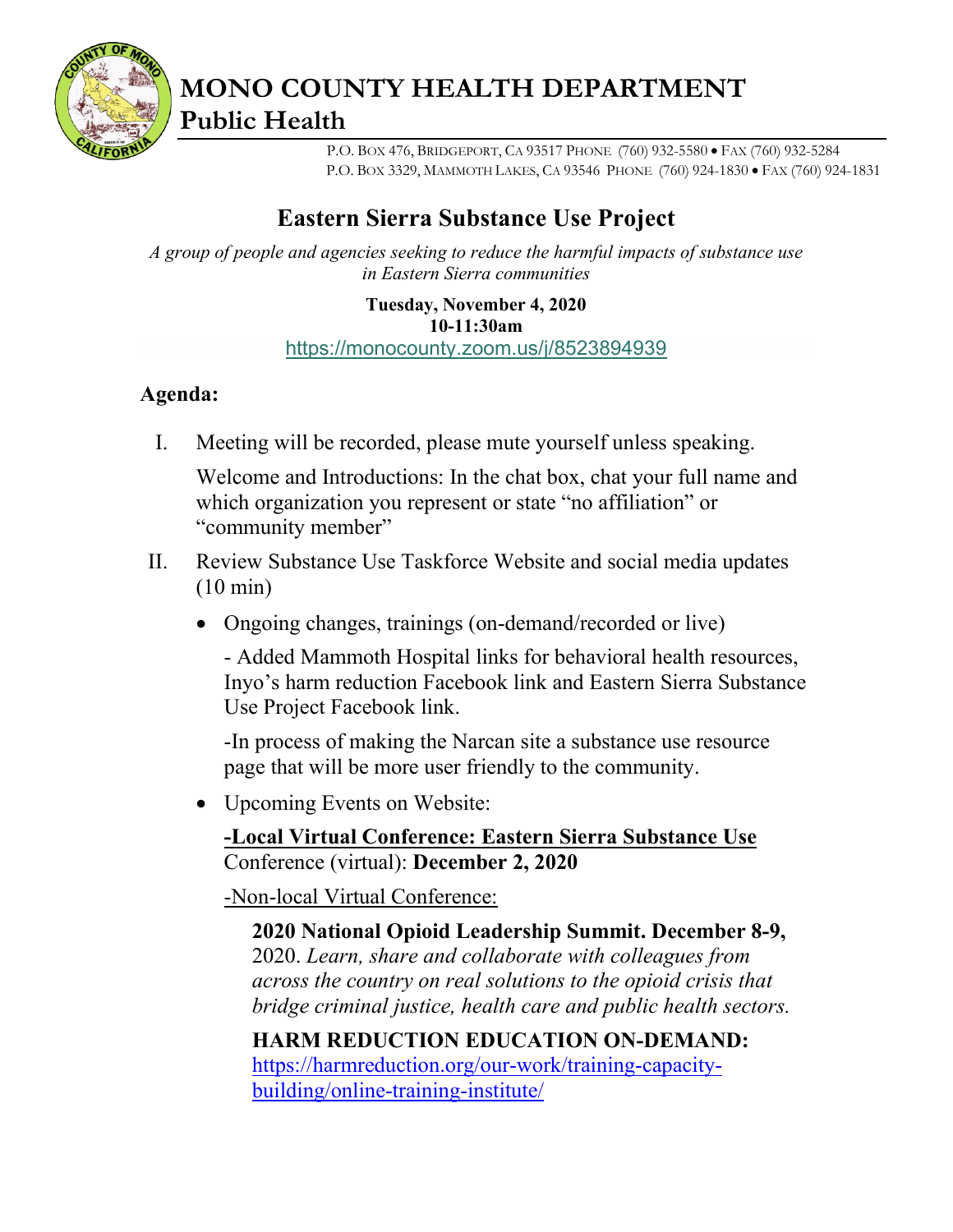**CMSP grant can pay for registration fee if your agency does not have the available funds to pay for a substance use related training or conference.**

**III. Open discussion about syringe exchange program (updates from Mono Co. Behavioral Health? Or Problem solve needle exchange solutions either temporary or long-term solutions (20min)**

#### **IV. Open Discussion: Discuss having Narcan Distribution/Substance Use Educational event (30min)**

- One-time event or promote to having pick up event at Health Department or other community locations every Friday? Individuals can come into lobby area to pick up a bag. Can still provide incentives to encourage people to come.
- Location: At Sierra Nevada Resort (?) and expanding to an Eastern Sierra event tour that can be posted throughout the county (Benton, Walker, Big Pine etc.)
- Dates: Updates on potential dates
- Agency updates on potential contributions to event
- Mammoth Mountain able to participate or have an employee event/orientation in which Narcan can be distributed. Narcan in each employee housing (?)
- -Educate public about extended expiration date for Narcan/Naloxone: [https://healthcrisisalert.com/news/21857](https://healthcrisisalert.com/news/21857-fda-approves-extended-shelf-life-for-narcan-nasal-spray/) [fda-approves-extended-shelf-life-for-narcan-nasal-spray/](https://healthcrisisalert.com/news/21857-fda-approves-extended-shelf-life-for-narcan-nasal-spray/)

#### **V. Mini Virtual Conference on Substance Use for providers and community members on December 2, 2020. (15min)**

• Vitka Eisen, Health Right 360

Arlene and Marlies Perez, Inyo

Panel of community members that open to sharing lived experiences (Such as stigma and barriers to care)

- Open to other recommended speakers, professional speakers or members of the community that would like to present
	- Open sessions for speakers (4-5), will fill with local speakers first. If not filled by November 15th, will fill